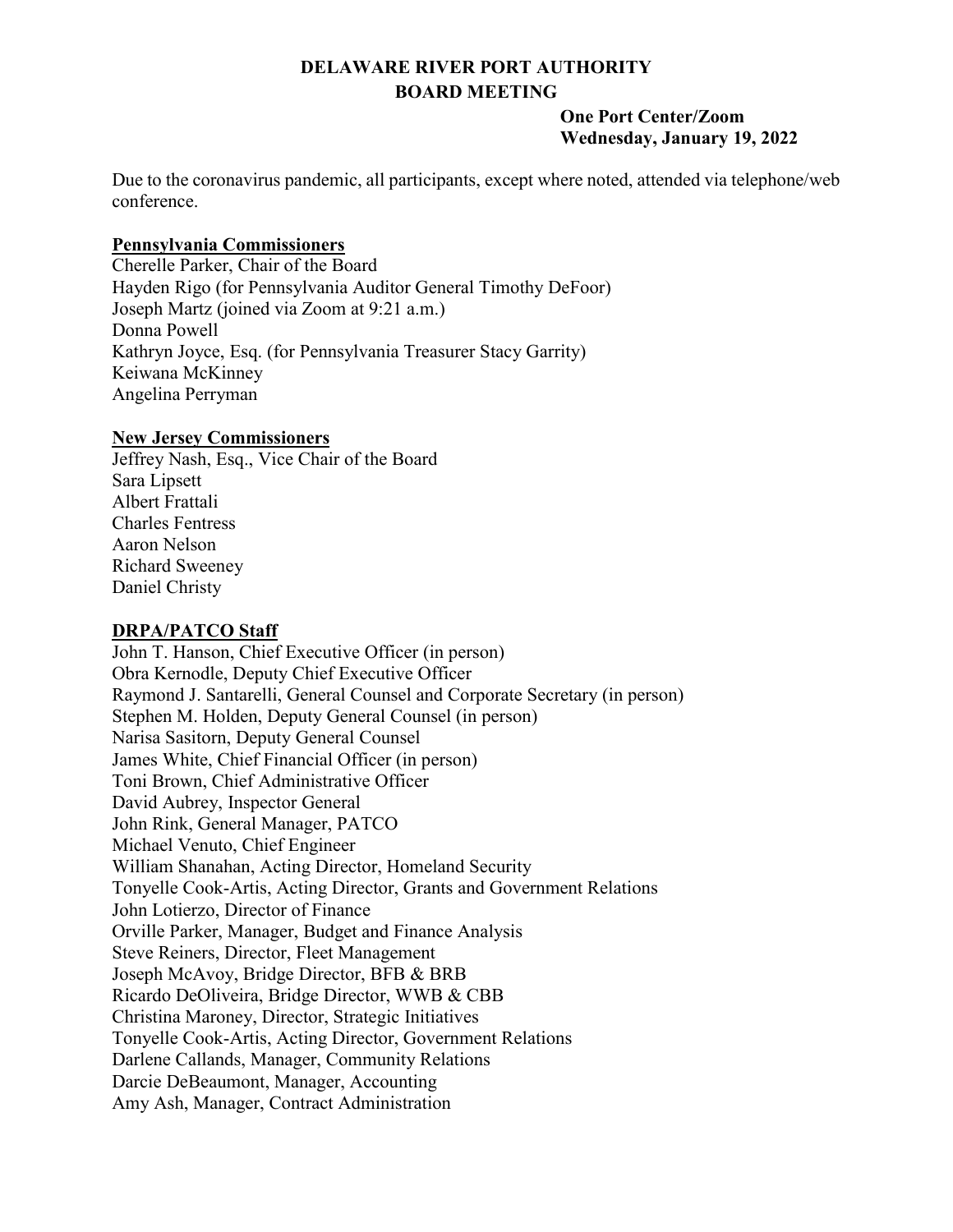Michael Williams, Manager, Corporate Communications Kathleen Vandy, Assistant General Counsel Elizabeth Saylor, Administrative Coordinator, Corporate Secretary (in person)

#### **Others Present**

Janice Venables, Associate Counsel, New Jersey Governor's Authorities Unit Thomas Young, Board Liaison, Bellevue Strategies David Rapuano, NJ Counsel, Archer & Greiner, P.C. Alan Kessler, PA Counsel, Duane Morris, LLP

## **OPEN SESSION**

## **Notice**

The Corporate Secretary announced that pursuant to its by-laws public notice of this meeting of the DRPA Board of Commissioners had been given by posting proper notice in the lobby at One Port Center and by issuing proper notice to the public and news media. The Secretary also noted that, due to the ongoing pandemic, the public was not allowed inside the One Port Center building but had been invited to attend via telecast and to submit any questions or comments electronically prior to the meeting.

## **Roll Call**

Chairwoman Parker called the meeting to order at 9:03 a.m. and asked that the Corporate Secretary call the roll. The following Commissioners were present, constituting a quorum: Chairwoman Parker, Vice Chairman Nash, Powell, Fentress, Rigo, Sweeney, Christy, Perryman, Joyce, Frattali, Lipsett, Nelson, McKinney, and Martz.

Chairwoman Parker opened the Meeting with the following remarks:

I would like to welcome and wish everyone a Happy New Year. I wanted to note for the record that it is not lost on me that our first meeting for 2022 falls on the week honoring the legacy and the life of Dr. Martin Luther King, Jr. On Monday, our Nation celebrated the legacy and the life of Dr. Martin Luther King, Jr. I recently read a tribute to Dr. King that stated that "If we want Dr. Martin Luther King, Jr.'s dream to become a reality, then we must all do our part to make it happen. In that sense we must be the change that needs to bring about the change. We all have a role to play in honoring Dr. King's legacy and ensuring that his dream is fully realized. Oftentimes when it comes to diversity, equity and inclusion organizations have these wonderful and progressive policies in place and leaders of the organizations tend to talk the talk, but they don't always walk that talk. As I think about the Delaware River Port Authority, I am pleased to be associated with an organization with shared values that are related to diversity, inclusion, fairness and equity. In my short time serving on this Board, I have observed an organization that works hard to model these key values in key areas. The management embraces diversity and is committed to ensuring that the workforce at the DRPA and PATCO reflects the rich diversity of our great region. It is very important for our viewing public to know this. Much work has been done in this area and management has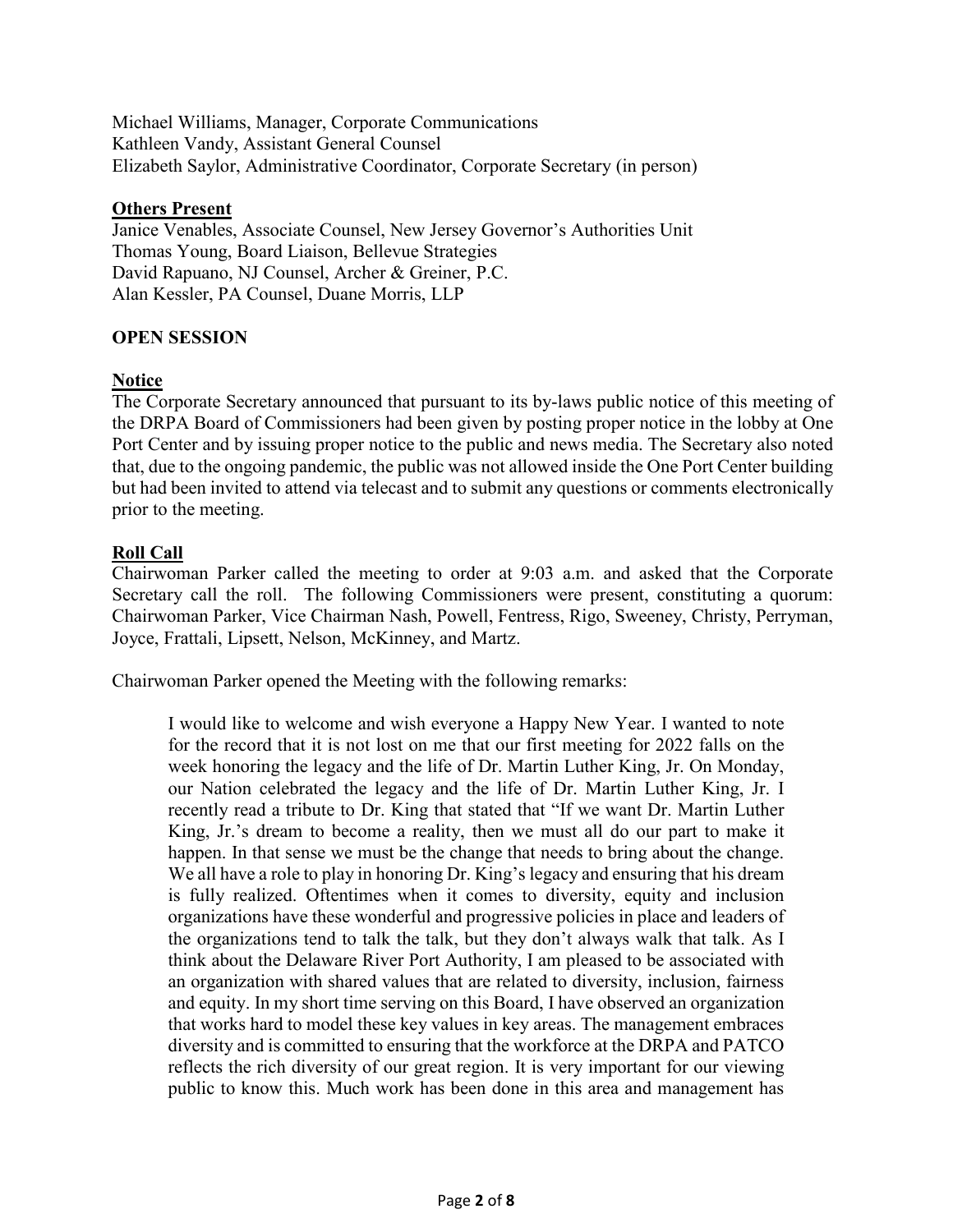recognized that much more can be done. Our management team works extremely hard every day to advance the important principles of equal employment opportunity and inclusion. This commitment begins with training. Based on the briefing received by the Labor Committee this month, I can report that in 2021 all members of the management team completed five (5) modules of training on various diversity, equity and inclusion issues. The rest of the work force will complete D.E.I. training during the first quarter of 2022. A management team that takes advantage of every opportunity to raise awareness among the organization. In 2021, CEO John Hanson, issued several statements on important issues. To me these statements not only raised awareness about relevant issues in our society, but also sent a very strong message to every employee at DRPA and PATCO. These statements assured employees that we see them, appreciate them, and value their contributions to our organization. Next, we are showing our commitment to working with diverse companies. For years our organization has been committed to doing whatever is necessary to provide opportunity for diverse companies to do business with the DRPA and PATCO at all levels. During this month's Labor Committee meeting we received a briefing on a plan to improve our Purchase Card spending with minority, women and veteran owned businesses. We are taking a careful look at all our businesses in all areas. I thank the team, under CEO Hanson's leadership for the efforts they put forth everyday behind the scenes to make Dr. King's dream of equality and fairness a reality at both DRPA and PATCO.

Next, we need to acknowledge the positive press that the Authority received. I hope that by this time each of you have had the opportunity to read the positive press coverage at the end of 2021 concerning the Authority's decision not to raise tolls for the eleventh straight year. My favorite article was presented by *NJ.com*, which stated *"Is it possible for a toll agency to be a superhero to drivers? If it is possible, it is. And if it is possible and they have not increased tolls in more than a decade, which is what the DRPA and Commissioners achieved in 2022."* I want to extend my sincere thanks to all the superheroes on this Board. I am grateful for your service, and I want to include a special thank you to the over 850 superheroes that keep this great organization moving forward. Without their committed service and commitment to controlling costs and prudent spending, the Board's decision to hold tolls stable would not have been possible. In a very transparent way, the Board would like the public to know about the work we are achieving at the DRPA and PATCO.

#### **Public Comment**

Corporate Secretary Santarelli reported that staff reviewed the designated Public Comment email and voicemail accounts and there were no items for Public Comment.

#### **Report of the Chief Executive Officer**

CEO Hanson stated that on behalf of the staff he wanted to thank Chairwoman Parker and the Board for her leadership and collaborative way of working together. CEO Hanson then stated that the CEO Report stood as previously submitted. Commissioner Rigo moved to approve the CEO's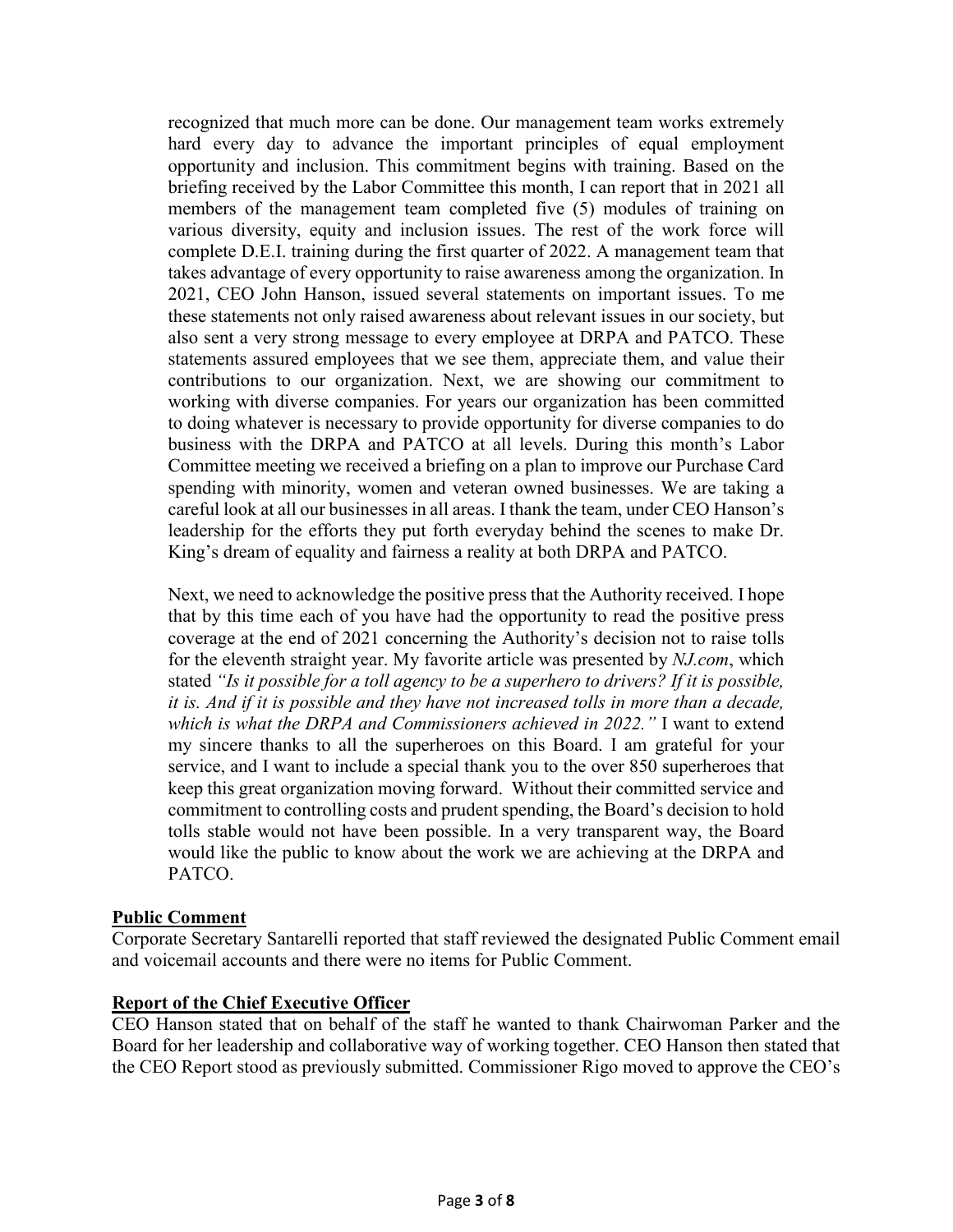Report and Commissioner Frattali seconded the motion. All Commissioners in attendance voted to approve the CEO's Report. The motion carried.

## **Report of the Chief Financial Officer**

CFO White stated that his Report stood as previously submitted. He highlighted that at the end of 2021 the toll revenues were higher than expected and we were able to contain our costs significantly due to the leadership of the Authority. Due to inclement weather, January 2022 revenues have started off slow.

# **Approval of the 3rd Quarter Financial Statement**

Chairwoman Parker stated that the 2021 3<sup>rd</sup> Quarter Financial Statement was previously provided to the Governors of New Jersey and Pennsylvania and to the DRPA Commissioners. There were no comments or corrections. Commissioner Fentress moved to receive and file the 3<sup>rd</sup> Ouarter Financials and Commissioner Powell seconded the motion. All Commissioners in attendance voted in the affirmative to approve the Minutes as submitted. The motion carried.

#### **Approval of the December 8, 2021 DRPA Board Meeting Minutes**

Chairwoman Parker stated that the Minutes of the December 8, 2021 DRPA Board Meeting were previously provided to the Governors of New Jersey and Pennsylvania and to the DRPA Commissioners. There were no comments or corrections. Commissioner Frattali moved to approve the Minutes and Commissioner Lipsett seconded the motion. All Commissioners in attendance voted in the affirmative to approve the Minutes as submitted. The motion carried.

# **Receipt and Filing of the List of Previously Approved Purchase Orders covering the Months of November and December 2021 and Contracts covering the Month of December 2021.**

Chairwoman Parker stated that the List of Previously Approved Purchase Orders covering the months of November and December 2021 and Contracts covering the month of December 2021 were previously provided to all Commissioners. There were no questions or comments. Commissioner Nelson moved to receive and file the lists and Commissioner Rigo seconded the motion. All Commissioners in attendance voted in the affirmative. The motion carried.

#### **Approval of Operations & Maintenance Committee Meeting Minutes of January 4, 2022**

Chairwoman Parker stated that the Minutes of the January 4, 2022 Operations & Maintenance Committee Meetings were previously provided to all Commissioners. There were no comments or corrections. Commissioner Frattali moved to approve the Minutes and Commissioner Fentress seconded the motion. All Commissioners in attendance voted in the affirmative to approve the Minutes as submitted. The motion carried.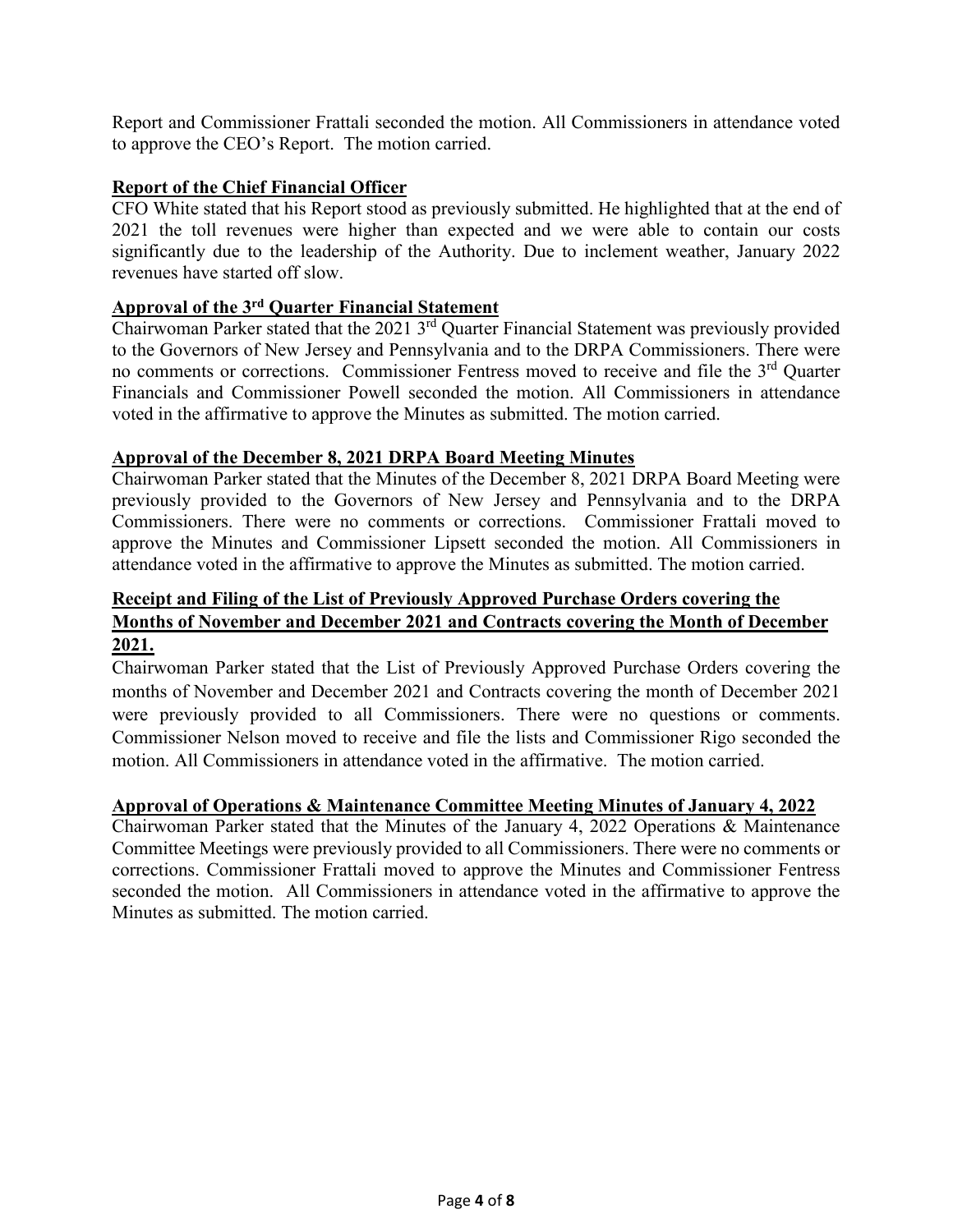## **Adoption of Resolutions Approved by the Operations & Maintenance Committee on January 4, 2022**

Chairwoman Parker stated that there were seven (7) Resolutions from the January 4, 2022 Operations & Maintenance Committee Meeting for consideration:

#### **DRPA-22-002 Construction Monitoring Services for Contract No. 12-J, Re-Opening of Franklin Square.**

Chief Engineer Venuto presented Summary Statement and Resolution No. DRPA-22-002 seeking Board authorization to negotiate an agreement with HNTB Corporation to provide construction monitoring services for Contract 12-J, Re-Opening of Franklin Square Station, in an amount not to exceed \$4,627,800.00. Mr. Venuto pointed out that DBE goals were set at 10% and the goal was exceeded by 6.7%. Chairwoman Parker inquired whether Commissioners had any questions for staff concerning the Resolution. There were no questions. Commissioner Christy moved to adopt DRPA-22-002 and Commissioner Fentress seconded the motion. All Commissioners in attendance voted in the affirmative to adopt the Resolution. The motion carried.

## **DRPA-22-003 Capital Project Contract Modifications.**

Chief Engineer Venuto presented Summary Statement and Resolution No. DRPA-22-003 seeking Board authorization to execute contract modifications to two (2) contracts; Michael Baker International, Inc in the amount of \$68,300.00 and AECOM Technical Services, Inc., in the amount of \$1,923,000.00. Chairwoman Parker inquired whether Commissioners had any questions for staff concerning the Resolution. The Resolution also called for the amendment of the Capital Budget to include the increase in contract amounts. Commissioner Powell stated that if there are any political contributions on the AECOM Change Order, that it is recognized. Commissioner Fentress moved to adopt Resolution No. DRPA-22-003 and Commissioner Frattali seconded the motion. All Commissioners in attendance voted in the affirmative to adopt the Resolution. The motion carried and the Board adopted the Resolution.

#### **DRPA-22-004 Ten (10) 2022 Dodge Charger Police Vehicles.**

Director of Fleet Management Reiners presented Summary Statement and Resolution No. DRPA-22-004 seeking Board authorization to negotiate a purchase contact with Hertrich Fleet Services, Inc. for the purchase of ten (10) Dodge Charger Police vehicles, in an amount not to exceed \$320,830.00. They will be purchased under the PA State Contract No. 4400019930. Chairwoman Parker inquired whether Commissioners had any questions for staff concerning the Resolution. There were no questions. Commissioner Fentress moved to adopt Resolution No. DRPA-22-004 and Commissioner Frattali seconded the motion. All Commissioners in attendance voted in the affirmative to adopt the Resolution. The motion carried and the Board adopted the Resolution.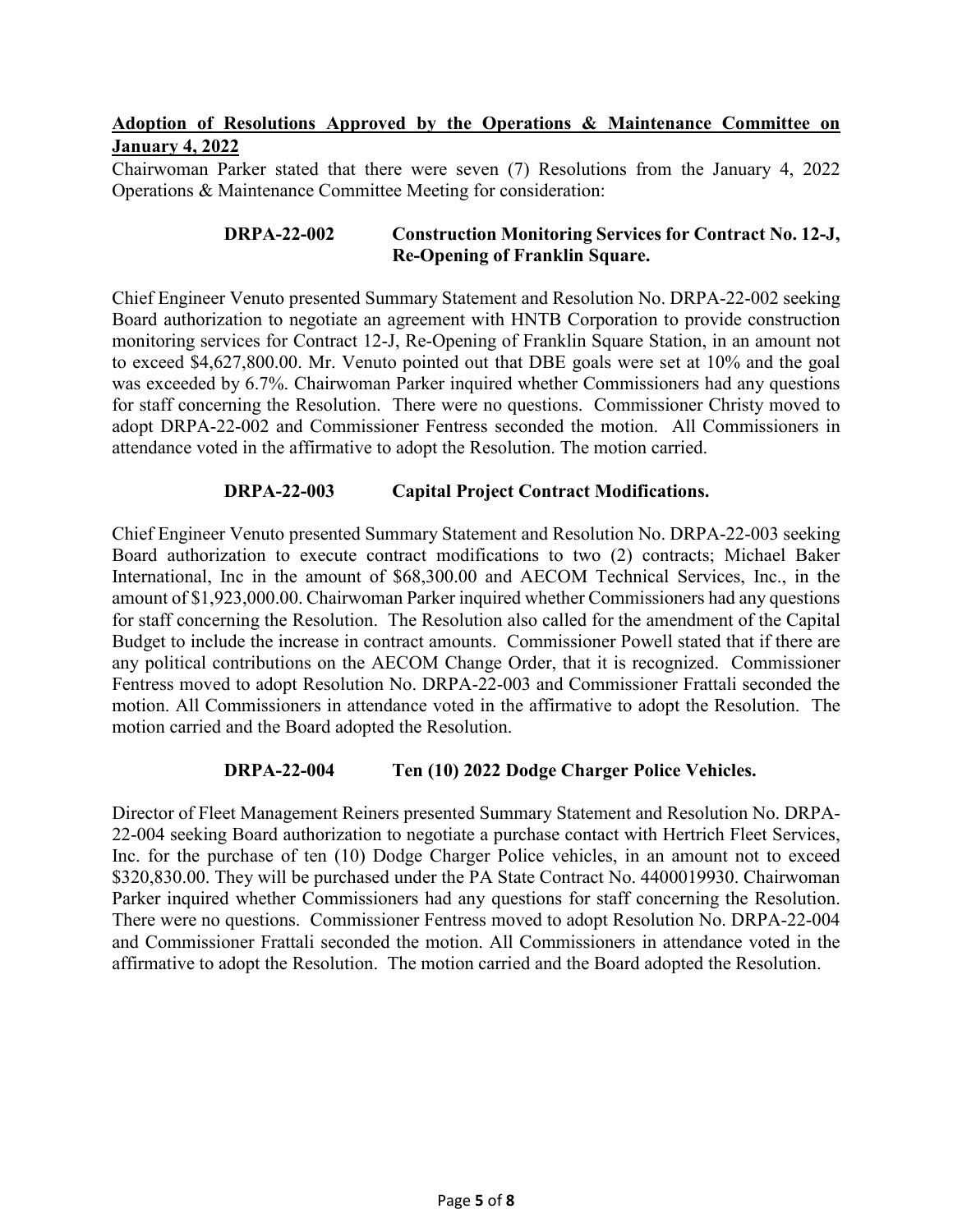#### **DRPA-22-005 Two (2) 2023 Ford F-750 Diesel Crew Cabs.**

Director of Fleet Management Reiners presented Summary Statement and Resolution No. DRPA-22-005 seeking Board authorization to negotiate a purchase contact with Whitmoyer Ford for the purchase of two (2) 2023 Ford F-750 Diesel Crew Cab, in an amount not to exceed \$157,090.00. Chairwoman Parker inquired whether Commissioners had any questions for staff concerning the Resolution. There were no questions. Commissioner Martz moved to adopt Resolution No. DRPA-22-005 and Commissioner Lipsett seconded the motion. All Commissioners in attendance voted in the affirmative to adopt the Resolution. The motion carried and the Board adopted the Resolution.

#### **DRPA-22-006 One (1) 2022 Wheel Loader.**

Director of Fleet Management Reiners presented Summary Statement and Resolution No. DRPA-22-006 seeking Board authorization to negotiate a purchase contact with JESCO, Inc. for the purchase of one (1) wheel loader, in an amount not to exceed \$157,970.70. They will be purchased under the New Jersey State Contract T-3057 Bid # 17DPP00032. Chairwoman Parker inquired whether Commissioners had any questions for staff concerning the Resolution. There were no questions. Commissioner Nelson moved to adopt Resolution No. DRPA-22-006 and Commissioner Martz seconded the motion. All Commissioners in attendance voted in the affirmative to adopt the Resolution. The motion carried and the Board adopted the Resolution.

#### **DRPA-22-007 Fuel Contract for DRPA and PATCO**

Director of Fleet Management Reiners presented Summary Statement and Resolution No. DRPA-22-007 seeking Board authorization to negotiate a purchase contract with Petroleum Trades Corporation for the purchase of unleaded gasoline, low-sulfur automotive diesel fuel, diesel 2% biofuel and low-sulfur heating fuel oil for DRPA and PATCO vehicles and buildings, in an amount not to exceed \$750,000.00. Chairwoman Parker inquired whether Commissioners had any questions for staff concerning the Resolution. There were no questions. Commissioner Lipsett moved to adopt Resolution No. DRPA-22-007 and Commissioner Powell seconded the motion. All Commissioners in attendance voted in the affirmative to adopt the Resolution. The motion carried and the Board adopted the Resolution.

#### **DRPA-22-008 2022 Charity Event Bridge Closures at BFB & CBB.**

Acting Director of Government Relations Cooke-Artis presented Summary Statement and Resolution No. DRPA-22-008 seeking Board authorization to provide labor support for five annual charity events during 2022 that involve bridge roadway or ramp closures at two of our four bridges: three (3) events at the Ben Franklin Bridge, and two (2) events at the Commodore Barry Bridge, in an amount not to exceed \$27,566.00. Chairwoman Parker inquired whether Commissioners had any questions for staff concerning the Resolution. There were no questions. Commissioner Fentress moved to adopt Resolution No. DRPA-22-008 and Commissioner Rigo seconded the motion. Chairwoman Parker abstained from the vote. All other Commissioners in attendance voted in the affirmative to adopt the Resolution. The motion carried and the Board adopted the Resolution.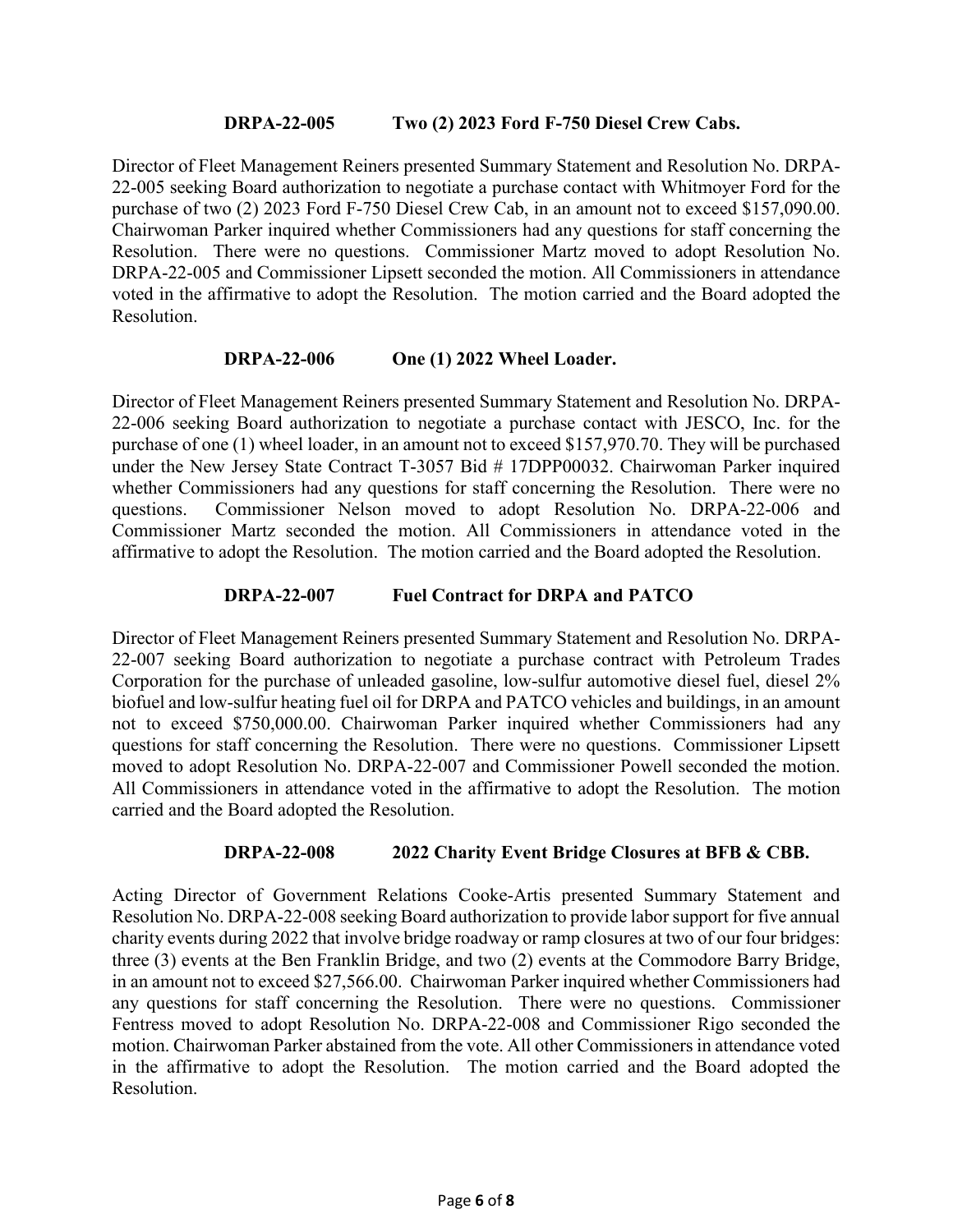# **Approval of Labor Committee Meeting Minutes of January 4, 2022.**

Chairwoman Parker stated that the Minutes of the January 4, 2022 Labor Committee Meeting were previously provided to all Commissioners. There were no comments or corrections. Commissioner Fentress moved to approve the Minutes and Commissioner Perryman seconded the motion. All Commissioners in attendance voted in the affirmative to approve the Minutes as submitted. The motion carried.

#### **Adoption of Resolutions Approved by the Labor Committee on January 4, 2022.**

Chairwoman Parker stated that there was one (1) Resolution from the January 4, 2022 Labor Committee Meeting for consideration:

## **DRPA-22-001 Qualified Law Firms to Provide Legal Services to the DRPA and PATCO.**

General Counsel Santarelli presented Summary Statement and Resolution No. DRPA-22-001 seeking Board adopt and approve a list of law firms qualified to provide legal services to the Delaware River Port Authority and Port Authority Transit Corporation. Chairwoman Parker inquired whether Commissioners had any questions for staff concerning the Resolution. There were no questions. Commissioner Frattali moved to adopt Resolution No. DRPA-22-001 and Commissioner Sweeney seconded the motion. Chairwoman Parker and Vice Chair Nash abstained from the vote. All other Commissioners in attendance voted in the affirmative to adopt the Resolution. The motion carried and the Board adopted the Resolution.

# **Approval of Finance Committee Meeting Minutes of January 5, 2022**

Chairwoman Parker stated that the Minutes of the January 5, 2022 Finance Committee Meeting were previously provided to all Commissioners. There were no comments or corrections. Commissioner Fentress moved to approve the Minutes and Commissioner Martz seconded the motion. All Commissioners in attendance voted in the affirmative to approve the Minutes as submitted. The motion carried.

#### **Adoption of Resolutions Approved by the Finance Committee on January 5, 2022**

Chairwoman Parker stated that there was one (1) Resolution from the January 5, 2022 Finance Committee Meeting for consideration.

## **DRPA-22-009 Renewal of Agreement for 10th Street & Packer Avenue Parking Lot.**

Deputy General Counsel Sasitorn presented Summary Statement and Resolution No. DRPA-22- 009 seeking Board authorization to enter into a one (1) year renewal agreement with Evans All Pro Properties, LLC for the use of forty parking spaces within a DRPA-owned parking lot in the vicinity of 10<sup>th</sup> Street and Packer Avenue, Philadelphia, PA, in an amount not to exceed \$900.00 per month. Chairwoman Parker inquired whether Commissioners had any questions for staff concerning the Resolution. There were no questions. Commissioner Christy moved to adopt Resolution No. DRPA-22-009 and Commissioner Rigo seconded the motion. All Commissioners